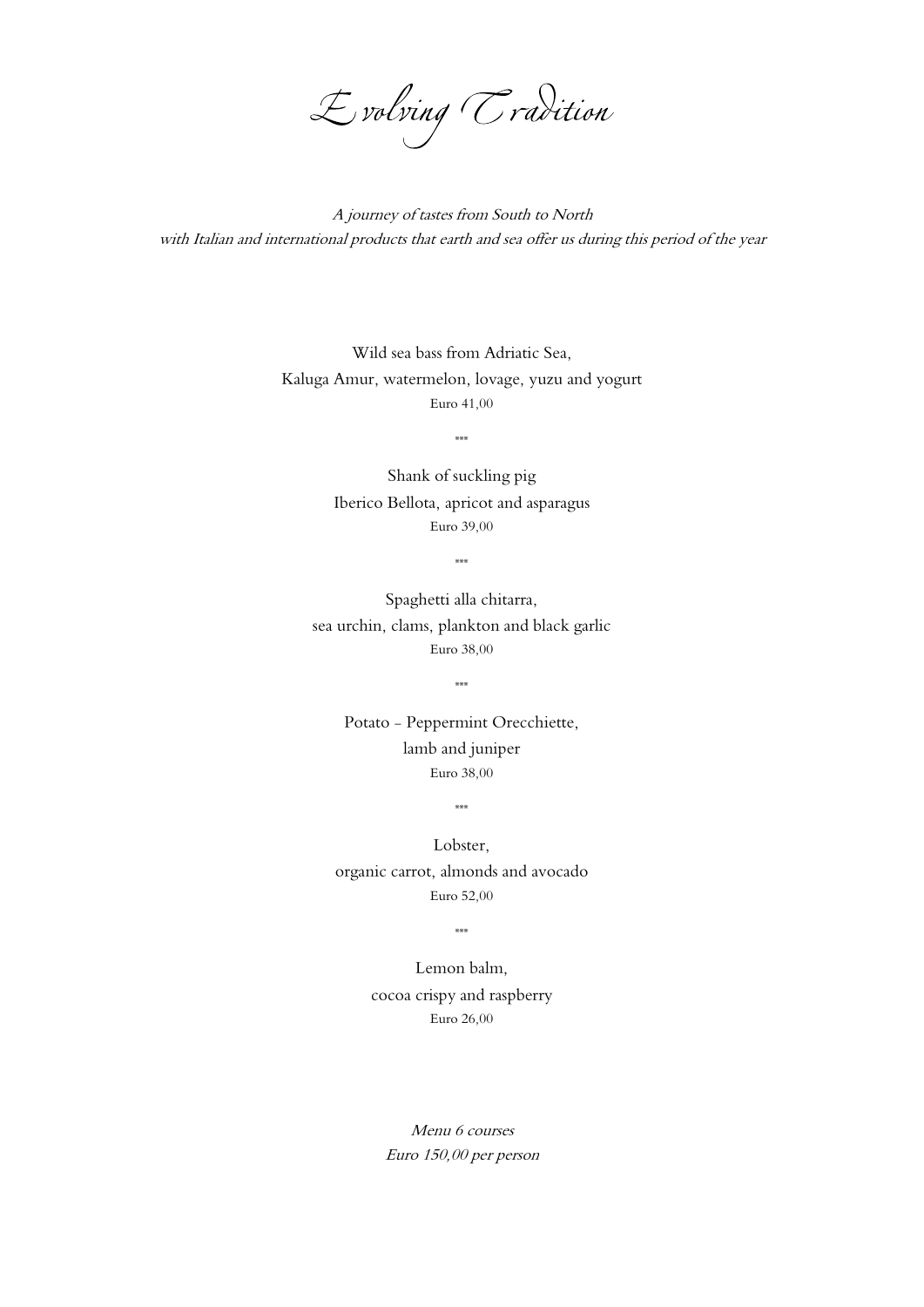Tribute to the Dolomites

A journey of tastes and textures that characterize my philosophy in the territory

> Wagyu beef from Renon, foie gras, rhubarb and raspberry Euro 43,00

> > \*\*\*

Polenta dumpling, speck, grey cheese, peas and savory Euro 36,00

\*\*\*

Venison, peach, wild herbs and chanterelles Euro 48,00

\*\*\*

Ricotta cheese dumpling, plums from Laion and gingerbread ice cream Euro 25,00

> Menu 4 courses Euro 120,00 per person